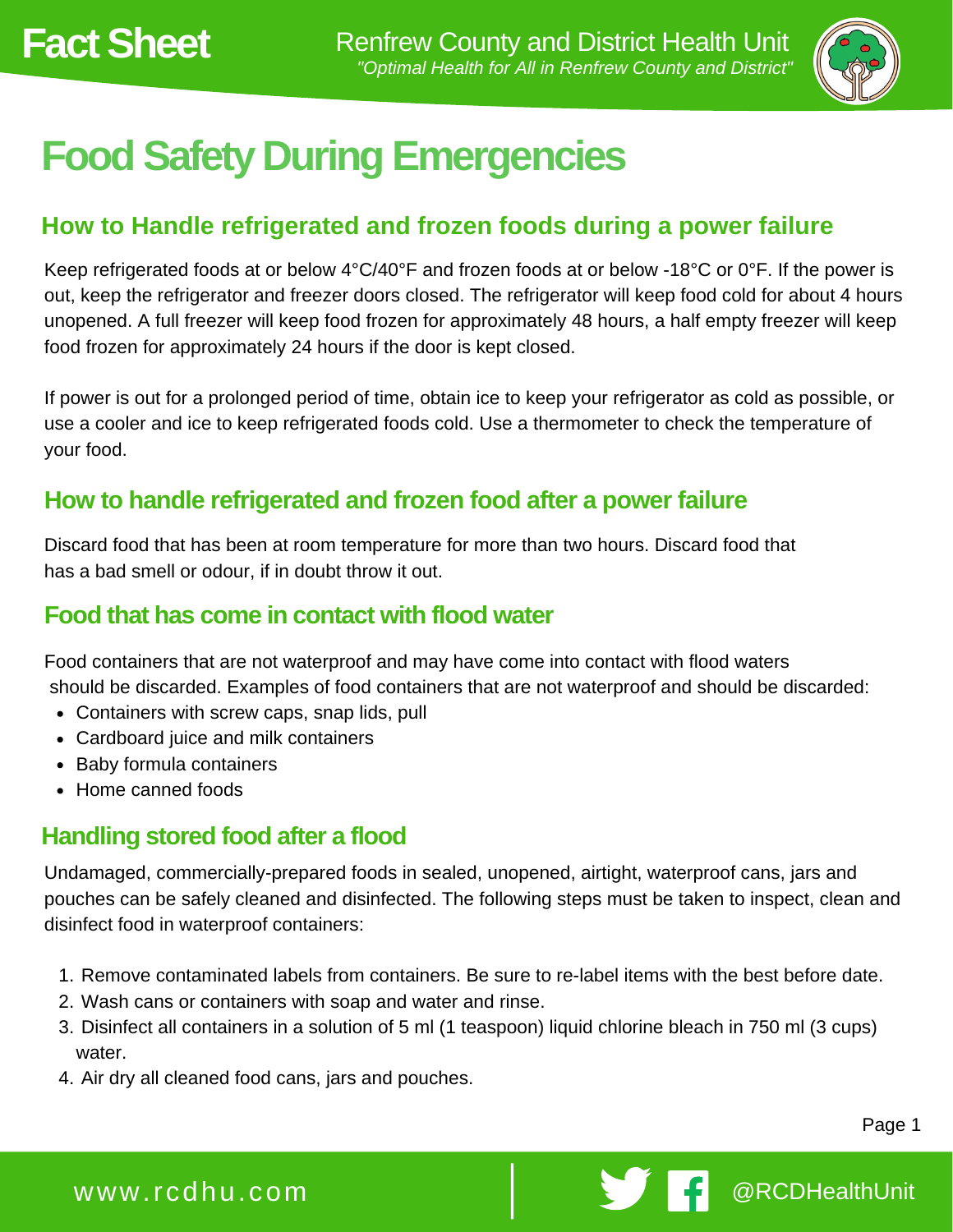

# **Cleaning food surfaces after a floor**

Food preparation equipment, surfaces (i.e. countertops) and dishes must be properly washed, rinsed and disinfected after contact with flood water:

- Wash countertops with soap and water. Rinse with clean water. 1.
- 2. Disinfect all equipment, surfaces and dishes in a solution of 5 ml (1 teaspoon) liquid chlorine bleach in 750 ml (3 cups) water. Ensure all surfaces stay wet for 2 minutes.
- Allow equipment, surfaces and dishes to air dry 3.

| Follow these charts to know when to save and when to throw out, but when in |                                                                                                           |                                                          |                                                       |  |
|-----------------------------------------------------------------------------|-----------------------------------------------------------------------------------------------------------|----------------------------------------------------------|-------------------------------------------------------|--|
| doubt, throw the food out!                                                  |                                                                                                           |                                                          |                                                       |  |
| <b>FROZEN FOODS</b>                                                         |                                                                                                           |                                                          |                                                       |  |
| <b>FOOD</b>                                                                 | <b>ICE CRYSTALS STILL</b><br><b>INTACT or THAWED</b><br><b>BUT STILL COLD</b>                             | THAWED - HELD<br>UNDER 40°F (4°C) FOR<br>2 HOURS or LESS | THAWED - HELD<br>ABOVE 40°F (4°C) FOR<br>OVER 2 HOURS |  |
| Beef, Veal, Lamb,<br>Pork Poultry                                           | Refreeze                                                                                                  | Cook and serve or<br>cook and refreeze                   | <b>Discard</b>                                        |  |
| Casseroles, stews,<br>pies, combination<br>dishes                           | Cook and serve<br>immediately or cook<br>and refreeze.<br>Do not refreeze<br>previously cooked<br>dishes. | Cook (or heat<br>thoroughly) and serve<br>immediately    | <b>Discard</b>                                        |  |
| Dishes containing milk,<br>cream, soft cheeses,<br>eggs                     | Cook and serve<br>immediately                                                                             | Discard                                                  | <b>Discard</b>                                        |  |
| Hard cheese, butter<br>and margarine                                        | Refreeze                                                                                                  | Refreeze or refrigerate                                  | Refreeze or refrigerate                               |  |
| <b>REFRIGERATED FOODS</b>                                                   |                                                                                                           |                                                          |                                                       |  |
| Milk, cream, soft<br>cheeses                                                | Discard 8 hours after power loss.                                                                         |                                                          |                                                       |  |
| Fruit juices, opened                                                        | Safe, unrefrigerated 1 day. Discard if cloudy, bubbling, fermented,<br>yeasty or moldy.                   |                                                          |                                                       |  |